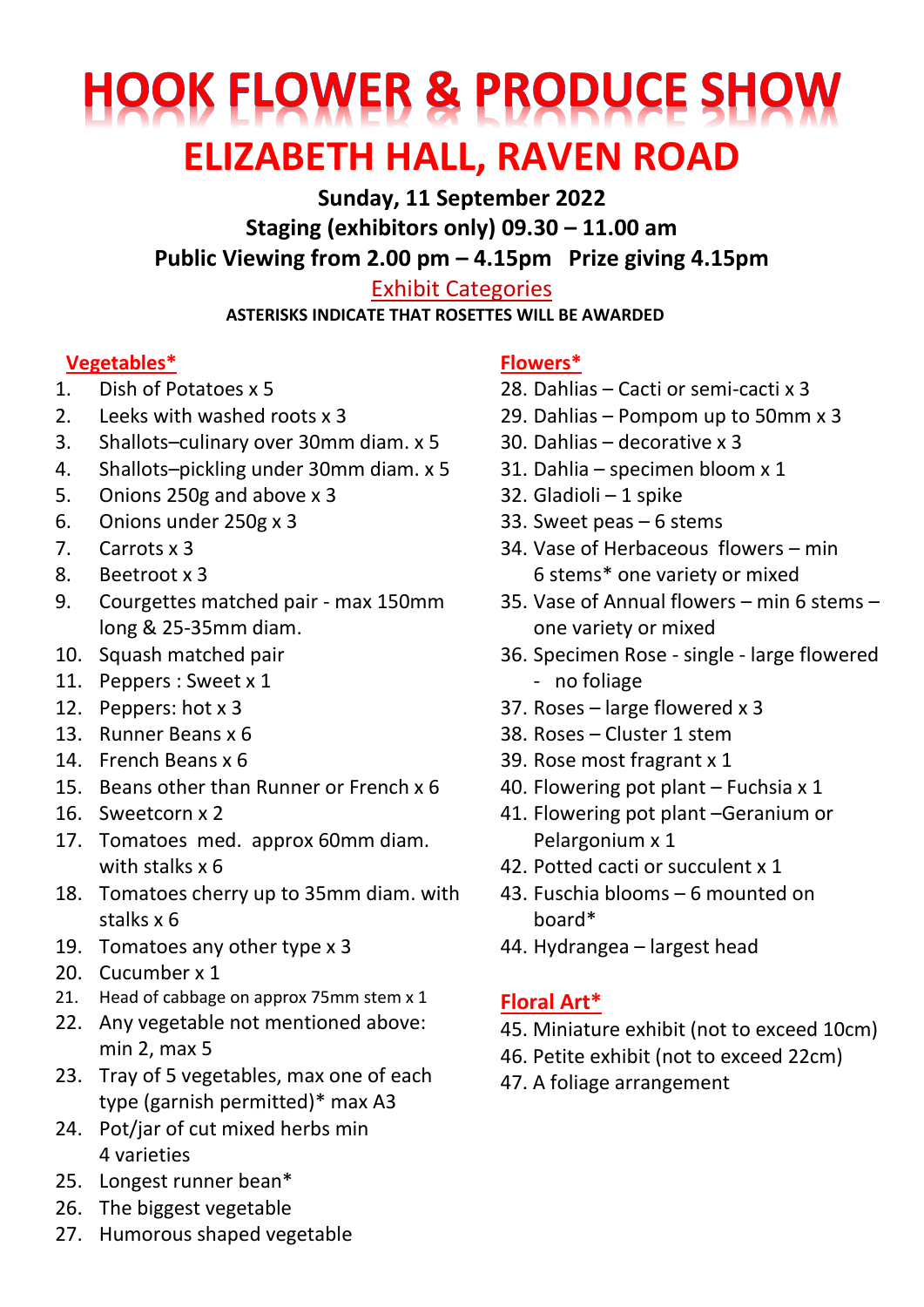#### **Fruit\***

- 48. Dessert Apples x 3
- 49. Pears x 3
- 50. Plums x 5
- 51. Blackberries x 10 with stalks
- 52. Dish of soft fruit with stalks x 10
- 53. Collection of 3 different fruits

#### **Produce**

- 54. Loaf of bread
- 55. Tea loaf or fruit loaf
- 56. Victoria sandwich  $-3$  egg round\*
- 57. Tray bake 3 squares
- 58. Celebration gateau\*
- 59. Cake of your choice. Provide recipe. The winning cake will have its own category next year.
- 60. Jar of jam 12-16 oz
- 61. Jar of jelly 4 -16 oz
- 62. Jar of marmalade 12-16 oz
- 63. Jar of Chutney 12-16 oz

## **Photography\***

- 64. Landscape
- 65. Flower(s) and/or fungi
- 66. People (single or group)
- 67. Wildlife
- 68. Bygone age\*
- 69. Junior photo under 15 years old any subject \*

### **Crafts**

- 70. Cross stitch & Tapestry on Canvas
- 71. Beadwork
- 72. Embroidery
- 73. Knitting
- 74. Artwork
- 75. Jewellery
- 76. Christmas decoration
- 77. Woodwork
- 78. Soft toys
- 79. Any craft item not in above

# **Pre-School**

- 80. Collage group\*
- 81. Collage individual\*

#### **Under 9 years**

- 82. Decorated gingerbread people x3\*
- 83. Painting or drawing\*
- 84. Cookies/biscuits x 4\*

#### **Under 15 years**

- 85. Vegemal animal made with or carved from vegetables\*
- 86. Lego model max 30cm in any direction\*
- 87. Painting or drawing\*
- 88. Papercraft/Origami\*
- 89. Cup cakes decorated  $x 3^*$
- 90. General Craft\*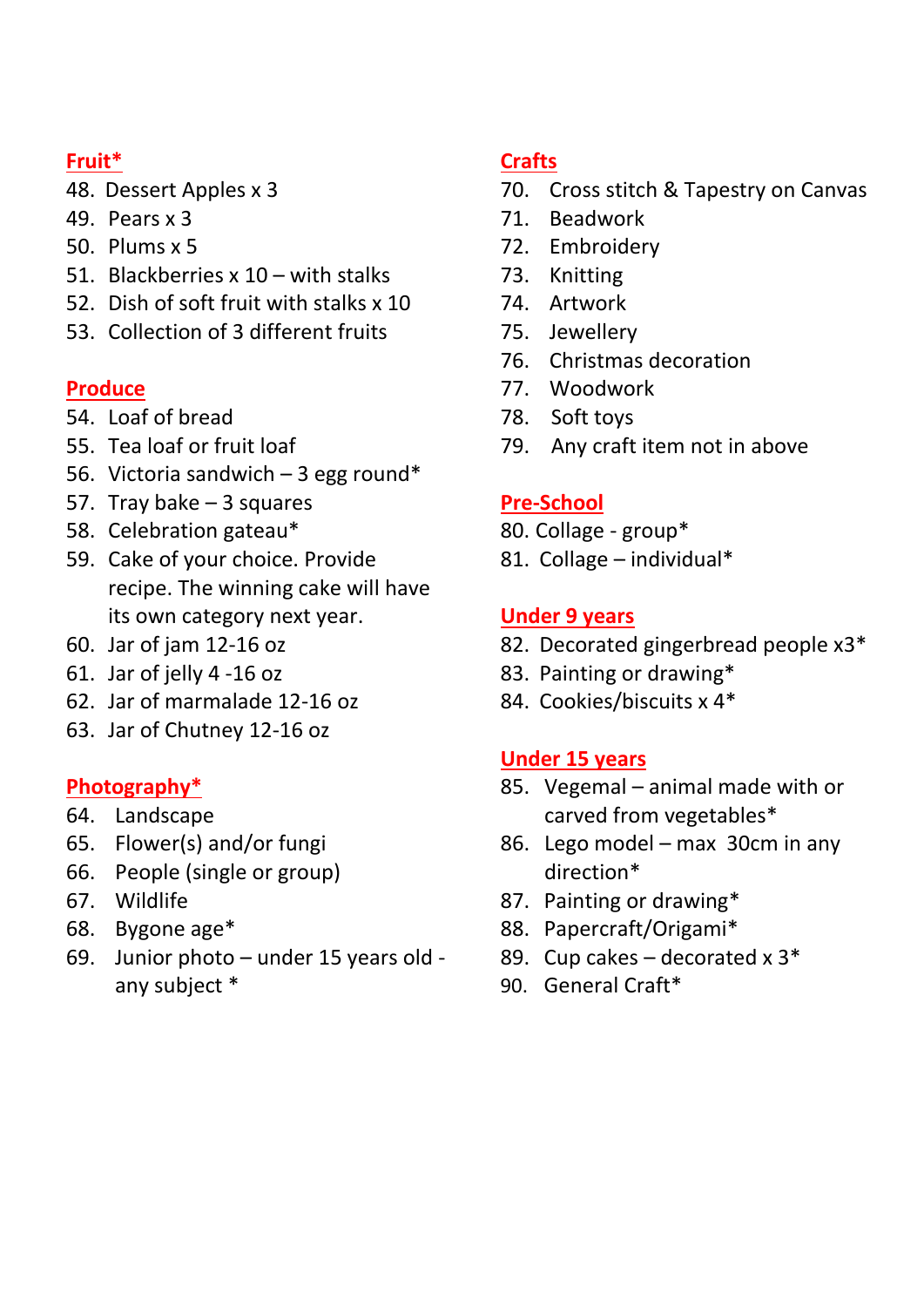#### **HOOK FLOWER & PRODUCE SHOW 2022 EXHIBIT ENTRY FORM**

Please tick the box or click on the classes which you wish to exhibit.

Please tick all categories you might wish to enter even if you may have to

withdraw at the last minute.

Entry forms should be lodged with Maggie Kirtley at

9 Goose Green, Hook, RG27 9QY or sent by email to [show@hookinbloom.org](mailto:diana.whittaker@hookallotments.com)

#### **Entries must be received by midnight on Friday, 9 September 2021 STRICTLY NO LATE ENTRIES**

| $\Box$ | Class 1            | $\Box$<br>Class 19 | □<br>Class 37      | $\Box$<br>Class 55       | $\Box$<br>Class 73 |
|--------|--------------------|--------------------|--------------------|--------------------------|--------------------|
| $\Box$ | Class 2            | Class 20<br>$\Box$ | $\Box$<br>Class 38 | □<br>Class 56            | Class 74<br>□      |
| □      | Class 3            | Class 21<br>$\Box$ | $\Box$<br>Class 39 | □<br>Class 57            | ◻<br>Class 75      |
| $\Box$ | Class 4            | Class 22<br>$\Box$ | $\Box$<br>Class 40 | □<br>Class 58            | Class 76<br>$\Box$ |
| $\Box$ | Class 5            | $\Box$<br>Class 23 | $\Box$<br>Class 41 | □<br>Class 59            | Class 77<br>ш      |
| $\Box$ | Class 6            | ப<br>Class 24      | Class 42<br>ப      | □<br>Class 60            | Class 78<br>ப      |
| $\Box$ | Class <sub>7</sub> | □<br>Class 25      | $\Box$<br>Class 43 | □<br>Class 61            | Class 79<br>ப      |
| □      | Class 8            | $\Box$<br>Class 26 | $\Box$<br>Class 44 | $\Box$<br>Class 62       | Class 80<br>$\Box$ |
| □      | Class 9            | $\Box$<br>Class 27 | Class 45<br>$\Box$ | □<br>Class 63            | Class 81<br>$\Box$ |
| □      | Class 10           | Class 28<br>$\Box$ | Class 46<br>$\Box$ | Class 64<br>□            | Class 82<br>□      |
| □      | Class 11           | $\Box$<br>Class 29 | Class 47<br>$\Box$ | $\Box$<br>Class 65       | □<br>Class 83      |
| □      | Class 12           | $\Box$<br>Class 30 | Class 48<br>$\Box$ | □<br>Class <sub>66</sub> | Class 84<br>$\Box$ |
| □      | Class 13           | □<br>Class 31      | □<br>Class 49      | □<br>Class 67            | Class 85<br>ப      |
| □      | Class 14           | $\Box$<br>Class 32 | $\Box$<br>Class 50 | $\Box$<br>Class 68       | □<br>Class 86      |
| □      | Class 15           | $\Box$<br>Class 33 | □<br>Class 51      | $\Box$<br>Class 69       | □<br>Class 87      |
| □      | Class 16           | $\Box$<br>Class 34 | $\Box$<br>Class 52 | □<br>Class 70            | □<br>Class 88      |
| □      | Class 17           | Class 35<br>$\Box$ | Class 53<br>$\Box$ | $\Box$<br>Class 71       | Class 89<br>□      |
| $\Box$ | Class 18           | $\Box$<br>Class 36 | $\Box$<br>Class 54 | □<br>Class 72            | $\Box$<br>Class 90 |

| One form for each entrant please |
|----------------------------------|
|                                  |
|                                  |